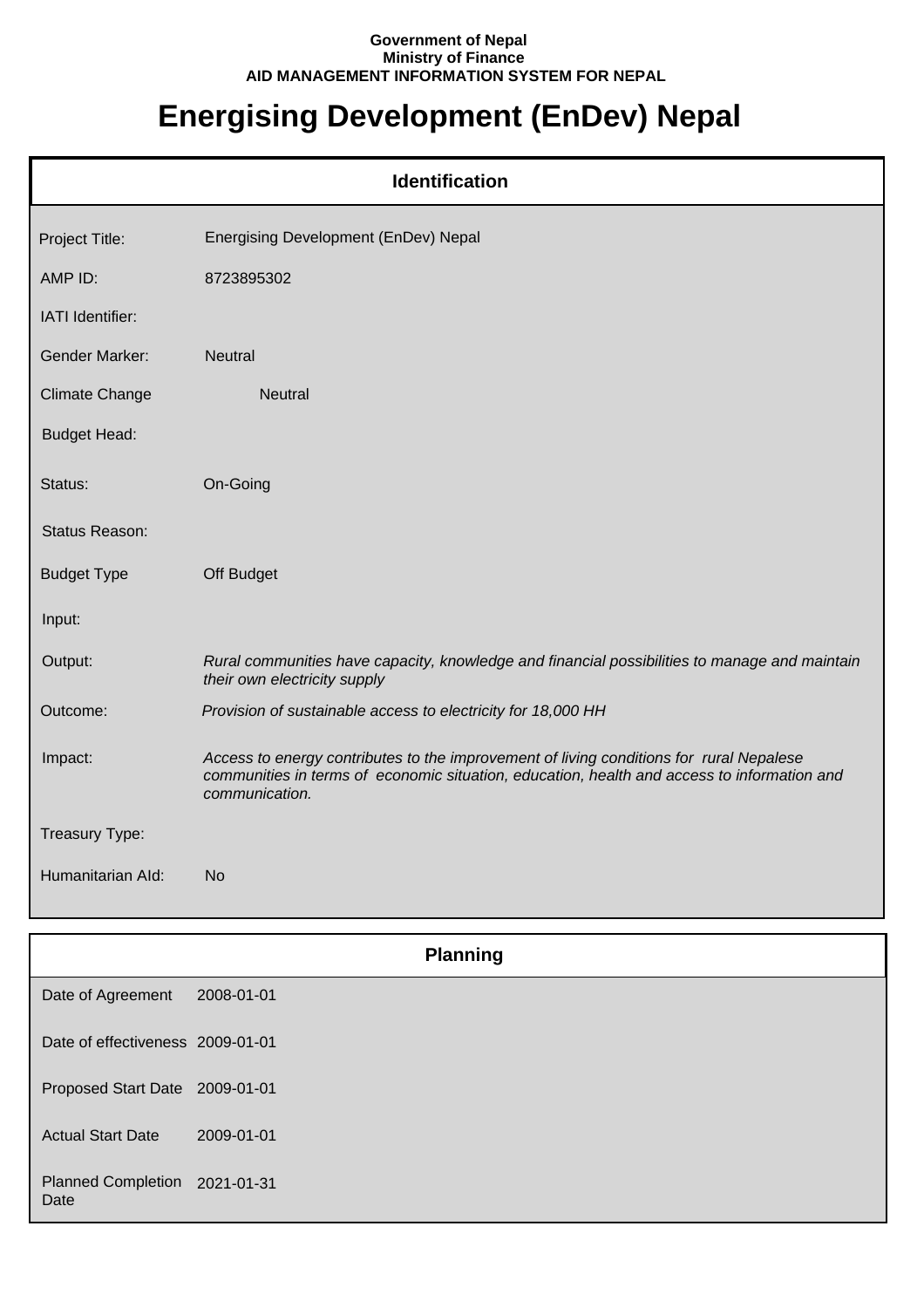| <b>Location</b>             |            |  |  |  |
|-----------------------------|------------|--|--|--|
| Location                    | Percentage |  |  |  |
| Arghakhanchi (Sandhikharka) | 1.0%       |  |  |  |
| Gulmi (Tamghas)             | 5.0%       |  |  |  |
| Gorkha (Gorkha)             | 5.0%       |  |  |  |
| Parbat (Kusma)              | 6.0%       |  |  |  |
| Baglung (Baglung)           | 3.0%       |  |  |  |
| Solukhumbu (Salleri)        | 1.0%       |  |  |  |
| Myagdi (Beni)               | 1.0%       |  |  |  |
| Rasuwa (Dhunche)            | 1.0%       |  |  |  |
| Okhaldhunga (Okhaldhunga)   | 2.0%       |  |  |  |
| Khotang (Diktel)            | 7.0%       |  |  |  |
| Ramechhap (Manthali)        | 3.0%       |  |  |  |
| Banke (Nepalgunj)           | 2.0%       |  |  |  |
| Dang Deukhuri (Ghorahi)     | 2.0%       |  |  |  |
| Palpa (Tansen)              | 2.0%       |  |  |  |
| Nawalparasi (Parasi)        | 7.0%       |  |  |  |
| Tanahu (Damauli)            | 3.0%       |  |  |  |
| Syangja (Syangja)           | 4.0%       |  |  |  |
| Lamjung (Bensi Sahar)       | 2.0%       |  |  |  |
| Dhanusa (Janakpur)          | 1.0%       |  |  |  |
| Udayapur (Gaighat)          | 1.0%       |  |  |  |
| Taplejung (Taplejung)       | 1.0%       |  |  |  |
| Panchthar (Phidim)          | 2.0%       |  |  |  |
| Kailali (Dhangadhi)         | 1.0%       |  |  |  |
| Dadeldhura (Dadeldhura)     | 1.0%       |  |  |  |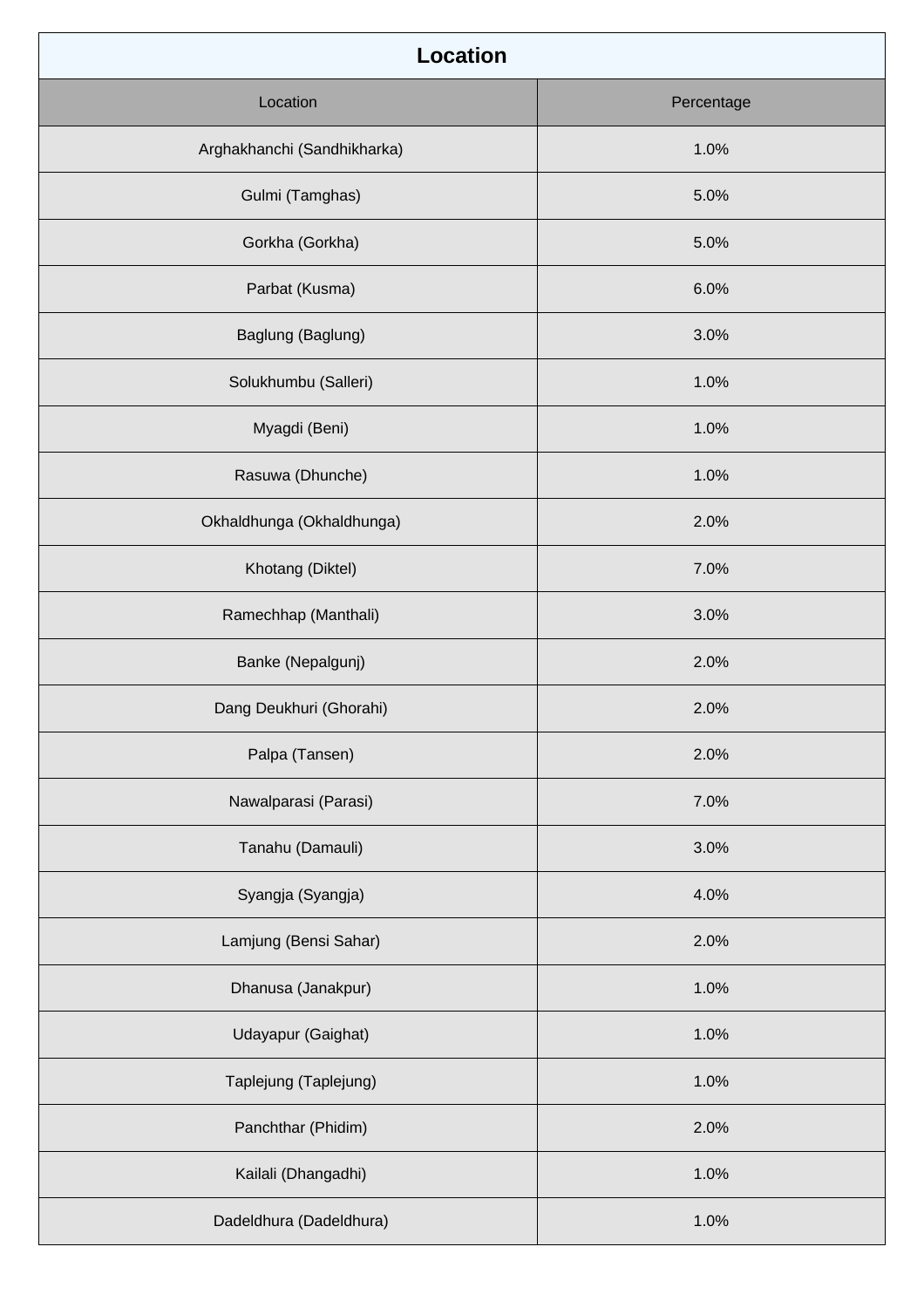| Location                   | Percentage |
|----------------------------|------------|
| Sindhuli (Sindhuli Madhi)  | 8.0%       |
| Chitwan (Bharatpur)        | 1.0%       |
| Nuwakot (Bidur)            | 1.0%       |
| Kavrepalanchok (Dhulikhel) | 10.0%      |
| Makwanpur (Hetauda)        | 6.0%       |
| Parsa (Birgunj)            | 1.0%       |
| Jhapa (Chandragadhi)       | 2.0%       |
| Bhojpur (Bhojpur)          | 1.0%       |
| Dhading (Dhading Besi)     | 4.0%       |
| Morang (Biratnagar)        | 2.0%       |

| <b>Sector</b>                                   |            |  |  |  |
|-------------------------------------------------|------------|--|--|--|
| Sector                                          | Percentage |  |  |  |
| Nepal Sector Classification ELECTRICITY 0       | 33.0%      |  |  |  |
| Nepal Sector Classification HYDRO ELECTRICITY 0 | 33.0%      |  |  |  |
| Nepal Sector Classification ENERGY 0            | 34.0%      |  |  |  |

| <b>Implementing/Executing Agency</b> |        |  |  |  |
|--------------------------------------|--------|--|--|--|
| <b>Implementing Agency</b>           |        |  |  |  |
| Alternative Energy promotion center  | 50.0%  |  |  |  |
| <b>Nepal Electricity Authority</b>   | 50.0%  |  |  |  |
| <b>Executing Agency</b>              |        |  |  |  |
| German Development Cooperation (GIZ) | 100.0% |  |  |  |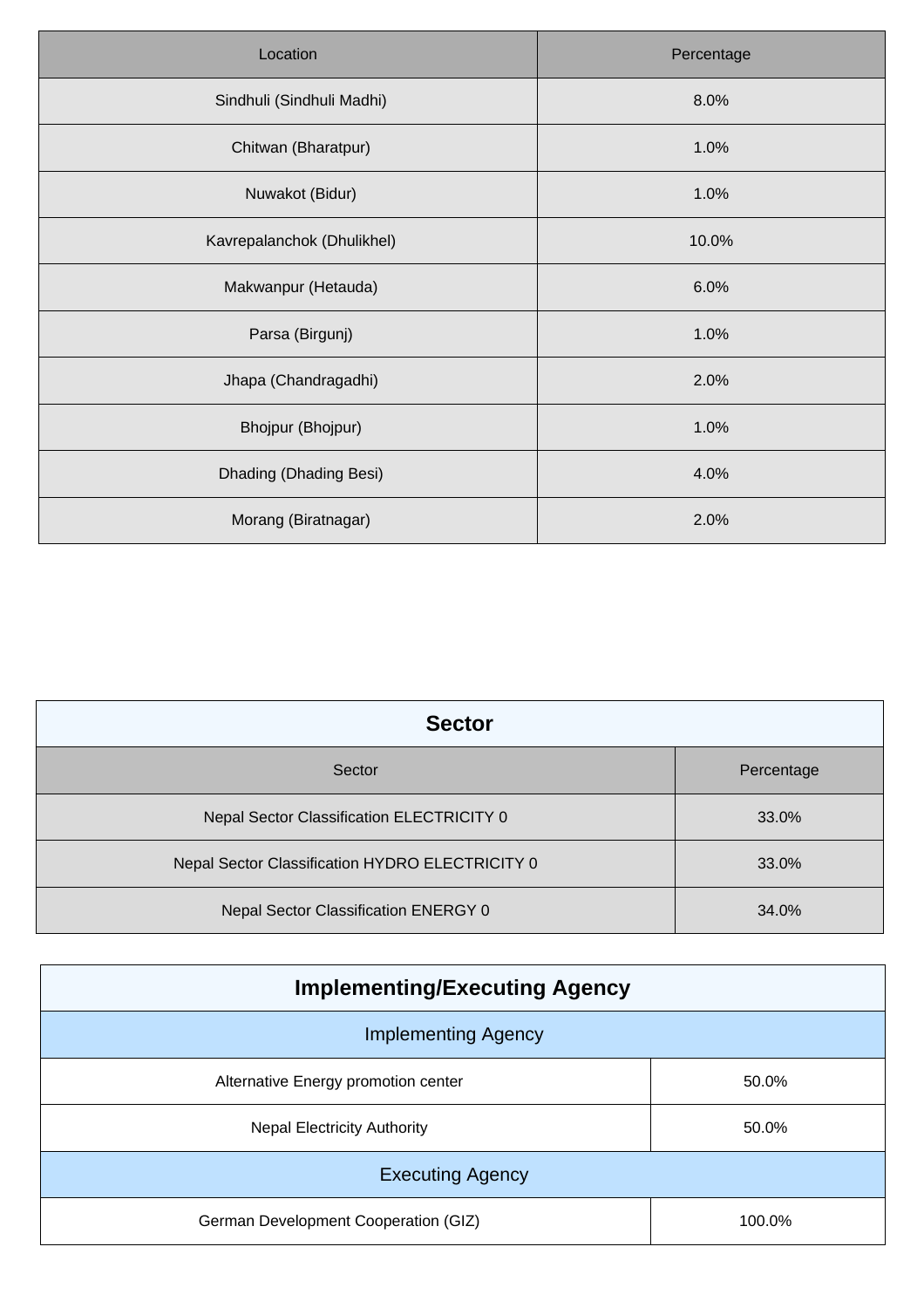| <b>Responsible Organization</b>                    |        |  |  |
|----------------------------------------------------|--------|--|--|
| Ministry of Energy, Water Resources and Irrigation | 100.0% |  |  |
| Donor                                              |        |  |  |
| German Development Cooperation (GIZ)               | 0.0%   |  |  |

| <b>Funding</b>             |                                                |                       |                                             |            |                     |
|----------------------------|------------------------------------------------|-----------------------|---------------------------------------------|------------|---------------------|
| Transaction<br>Date        | Type of<br>Assistance                          | Mode of<br>Payment    | Post Earthquake<br>Assistance               | Commitment | <b>Disbursement</b> |
|                            |                                                |                       | <b>German Development Cooperation (GIZ)</b> |            |                     |
|                            |                                                |                       | <b>Actual</b>                               |            |                     |
| 5/31/2022                  | Technical<br>Assistance<br>(Standalone)        | <b>Direct Payment</b> | No                                          | 10         | 215,981             |
| 7/15/2010                  | Technical<br>Assistance<br>(Standalone)        | <b>Direct Payment</b> | No                                          | Ю          | 572,665             |
| 11/2/2010                  | <b>Technical</b><br>Assistance<br>(Standalone) | <b>Direct Payment</b> | No                                          | 694,348    | Ю                   |
| 1/10/2011                  | <b>Technical</b><br>Assistance<br>(Standalone) | <b>Direct Payment</b> | No                                          | 193,798    |                     |
| 1/30/2011                  | Technical<br>Assistance<br>(Standalone)        | <b>Direct Payment</b> | No                                          | 10         | 204,109             |
| 11/30/2021                 | Technical<br>Assistance<br>(Standalone)        | <b>Direct Payment</b> | No                                          | Ю          | 187,658             |
| 2/28/2022                  | Technical<br>Assistance<br>(Standalone)        | <b>Direct Payment</b> | No                                          | 10         | 22,907              |
| 11/12/2008                 | <b>Technical</b><br>Assistance<br>(Standalone) | <b>Direct Payment</b> | No                                          | 637,674    | Ю                   |
| 7/15/2011                  | <b>Technical</b><br>Assistance<br>(Standalone) | <b>Direct Payment</b> | No                                          | Ю          | 204,135             |
| 11/15/2011                 | Technical<br>Assistance<br>(Standalone)        | <b>Direct Payment</b> | No                                          | 0          | 64,166              |
| 12/31/2011                 | <b>Technical</b><br>Assistance<br>Standalone)  | <b>Direct Payment</b> | No                                          | 659,045    | Ю                   |
| 3/31/2012                  | Technical<br>Assistance<br>(Standalone)        | <b>Direct Payment</b> | No                                          | 0          | 72,038              |
| 7/31/2012                  | Technical<br>Assistance<br>(Standalone)        | <b>Direct Payment</b> | No                                          | Ю          | 72,348              |
| 11/20/2012                 | <b>Technical</b><br>Assistance<br>(Standalone) | <b>Direct Payment</b> | No                                          | 10         | 70,297              |
| <b>UNDISBURSED BALANCE</b> |                                                |                       |                                             | 498,566    |                     |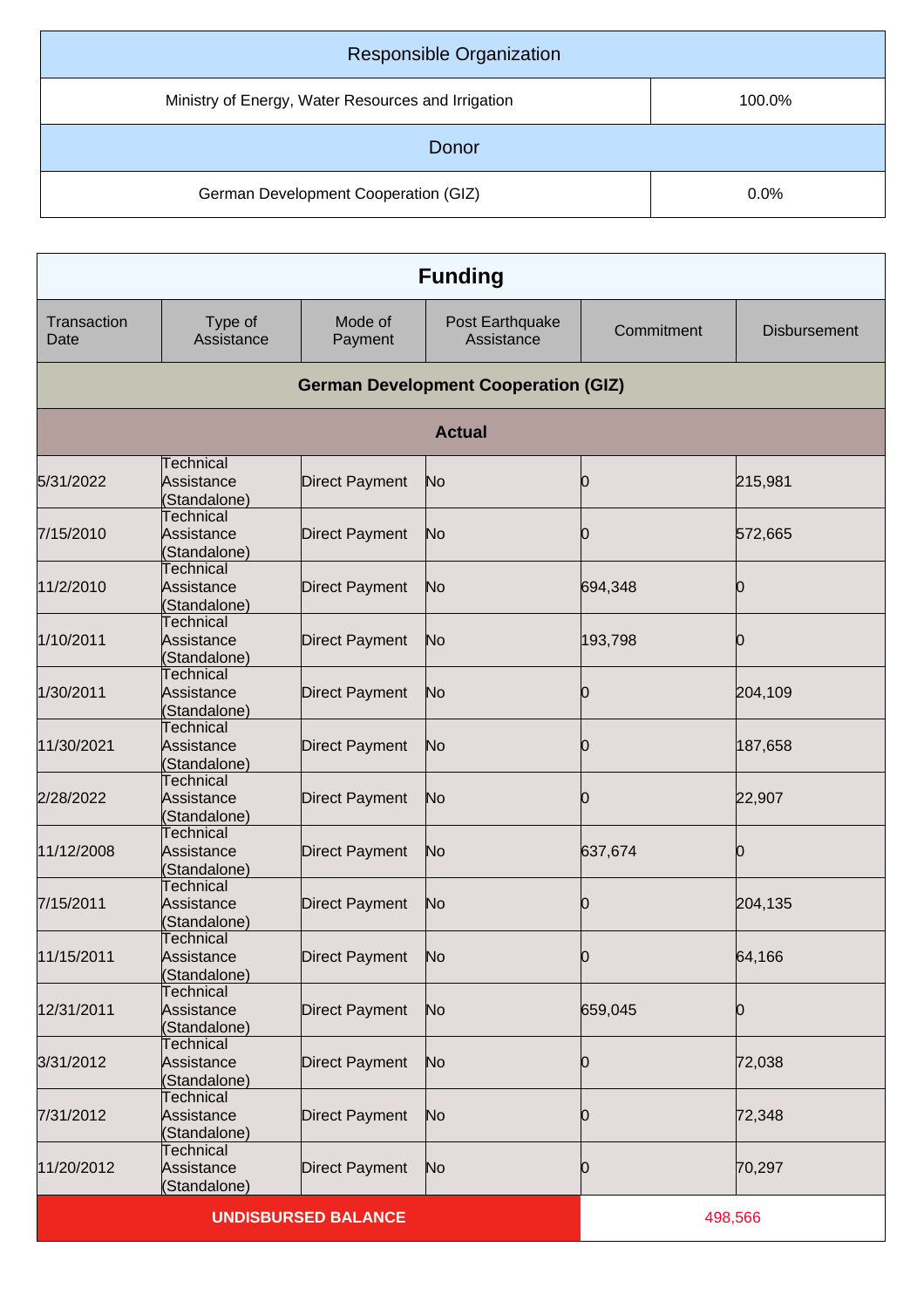| Transaction<br>Date | Type of<br>Assistance                          | Mode of<br>Payment    | Post Earthquake<br>Assistance | Commitment | <b>Disbursement</b> |
|---------------------|------------------------------------------------|-----------------------|-------------------------------|------------|---------------------|
| 3/11/2013           | Technical<br>Assistance<br>(Standalone)        | <b>Direct Payment</b> | No                            | Ю          | 81,893              |
| 11/30/2013          | Technical<br>Assistance<br>(Standalone)        | <b>Direct Payment</b> | No                            | Ю          | 55,714              |
| 4/30/2014           | <b>Technical</b><br>Assistance<br>(Standalone) | <b>Direct Payment</b> | No                            | 2,071,537  | 204,392             |
| 10/30/2014          | Technical<br>Assistance<br>(Standalone)        | <b>Direct Payment</b> | No                            | 0          | 225,445             |
| 6/30/2015           | Technical<br>Assistance<br>(Standalone)        | <b>Direct Payment</b> | No                            | 10         | 3,484,992           |
| 6/30/2016           | <b>Technical</b><br>Assistance<br>(Standalone) | <b>Direct Payment</b> | No                            | 10         | 259,419             |
| 12/31/2016          | Technical<br>Assistance<br>(Standalone)        | <b>Direct Payment</b> | No                            | 1,748,752  | Ю                   |
| 1/1/2017            | Technical<br>Assistance<br>(Standalone)        | <b>Direct Payment</b> | No                            | 3,284,576  | n                   |
| 6/30/2017           | Technical<br>Assistance<br>(Standalone)        | <b>Direct Payment</b> | No                            | Ю          | 1,637,987           |
| 12/31/2017          | Technical<br>Assistance<br>(Standalone)        | <b>Direct Payment</b> | No                            | 0          | 525,293             |
| 4/30/2018           | Technical<br>Assistance<br>(Standalone)        | <b>Direct Payment</b> | No                            | Ю          | 179,375             |
| 6/30/2018           | <b>Technical</b><br>Assistance<br>(Standalone) | <b>Direct Payment</b> | No                            | Ю          | 269,363             |
| 12/31/2018          | <b>Technical</b><br>Assistance<br>(Standalone) | <b>Direct Payment</b> | No                            | 0          | 114,951             |
| 3/31/2019           | Technical<br>Assistance<br>(Standalone)        | <b>Direct Payment</b> | No                            | 0          | 438,996             |
| 6/14/2019           | <b>Technical</b><br>Assistance<br>(Standalone) | <b>Direct Payment</b> | No                            | 2,082,821  | 0                   |
| 6/30/2019           | Technical<br>Assistance<br>(Standalone)        | <b>Direct Payment</b> | No                            | 0          | 499,055             |
| 7/14/2019           | Technical<br>Assistance<br>(Standalone)        | <b>Direct Payment</b> | No                            | Ю          | 55,922              |
| 12/31/2019          | <b>Technical</b><br>Assistance<br>(Standalone) | <b>Direct Payment</b> | No                            | Ю          | 573,998             |
| 4/30/2020           | Technical<br>Assistance<br>(Standalone)        | <b>Direct Payment</b> | No                            | 0          | 331,840             |
| 6/30/2020           | Technical<br>Assistance<br>(Standalone)        | <b>Direct Payment</b> | No                            | Ю          | 102,768             |
| 7/31/2020           | <b>Technical</b><br>Assistance<br>(Standalone) | <b>Direct Payment</b> | No                            | 10         | 60,077              |
|                     | <b>UNDISBURSED BALANCE</b>                     |                       |                               |            | 584,779             |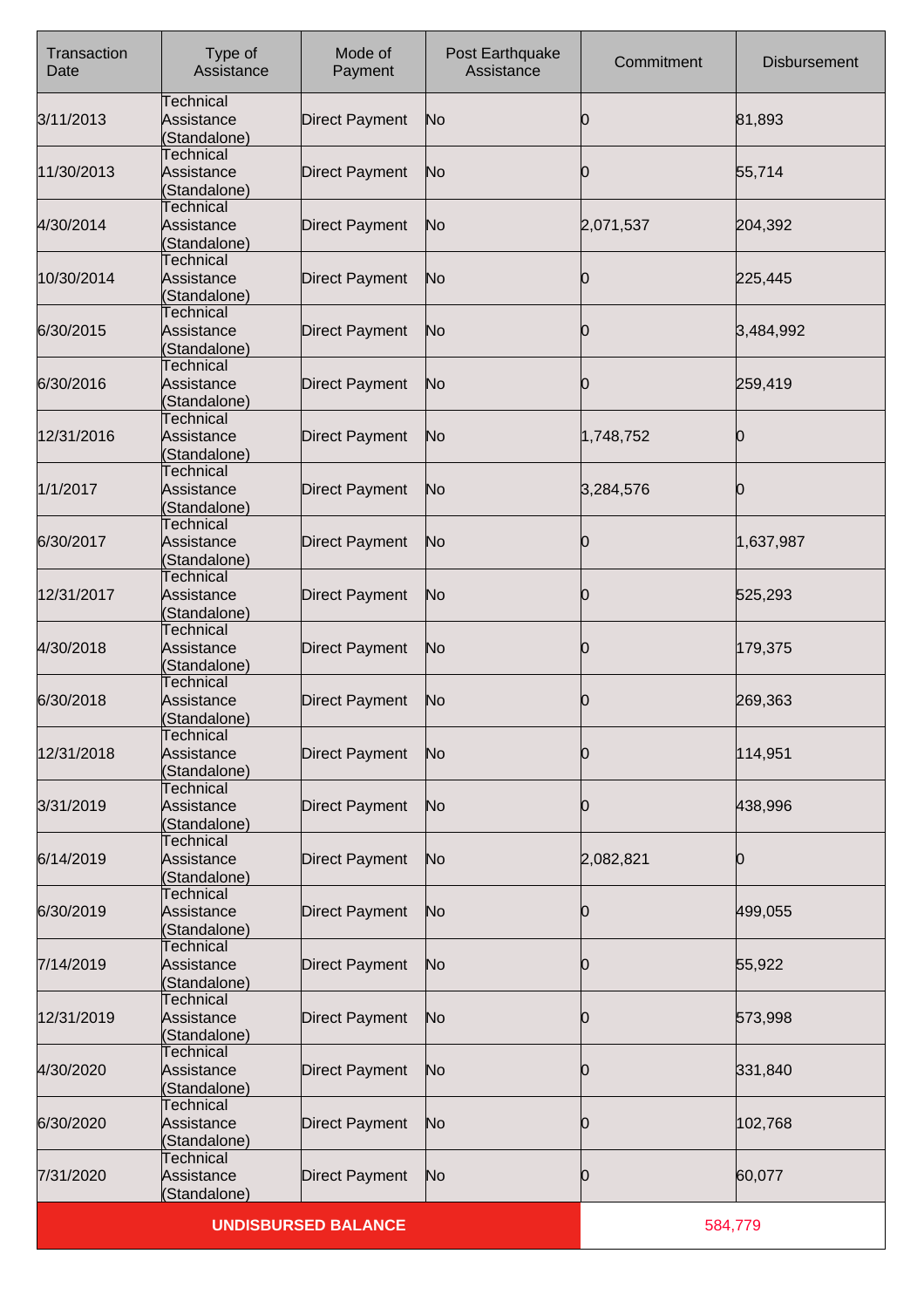| Transaction<br>Date                          | Type of<br>Assistance                          | Mode of<br>Payment    | Post Earthquake<br>Assistance | Commitment       | <b>Disbursement</b> |
|----------------------------------------------|------------------------------------------------|-----------------------|-------------------------------|------------------|---------------------|
| 11/30/2020                                   | Technical<br>Assistance<br>(Standalone)        | <b>Direct Payment</b> | No                            | Ю                | 152,514             |
| 12/31/2020                                   | <b>Technical</b><br>Assistance<br>(Standalone) | <b>Direct Payment</b> | No                            | 0                | 323,631             |
| 3/31/2021                                    | <b>Technical</b><br>Assistance<br>(Standalone) | <b>Direct Payment</b> | No                            | Ю                | 352,370             |
| 6/30/2021                                    | Technical<br>Assistance<br>(Standalone)        | <b>Direct Payment</b> | No                            | 0                | 143,021             |
| 7/31/2021                                    | <b>Technical</b><br>Assistance<br>(Standalone) | <b>Direct Payment</b> | No                            | Ю                | 48,403              |
| 8/31/2021                                    | <b>Technical</b><br>Assistance<br>(Standalone) | <b>Direct Payment</b> | No                            | Ю                | 48,386              |
| <b>Total</b>                                 |                                                |                       |                               | 11,372,547       | 11,856,090          |
|                                              |                                                |                       | <b>Planned</b>                |                  |                     |
| 7/15/2011                                    | Technical<br>Assistance<br>(Standalone)        | <b>Direct Payment</b> | No                            | Ю                | 212,766             |
| 7/15/2012                                    | <b>Technical</b><br>Assistance<br>Standalone)  | <b>Direct Payment</b> | No                            | Ю                | 367,422             |
| 7/15/2013                                    | <b>Technical</b><br>Assistance<br>(Standalone) | <b>Direct Payment</b> | No                            | 0                | 467,664             |
|                                              |                                                | <b>Total</b>          |                               | $\boldsymbol{0}$ | 1,047,850           |
| Total (German Development Cooperation (GIZ)) |                                                |                       | 11,372,547                    | 12,903,940       |                     |
|                                              | <b>UNDISBURSED BALANCE</b>                     |                       |                               | $-1,531,393$     |                     |

## **Progress Achieved**

Progress Achieved:

Key Problems:

Steps Taken to Solve Problems: